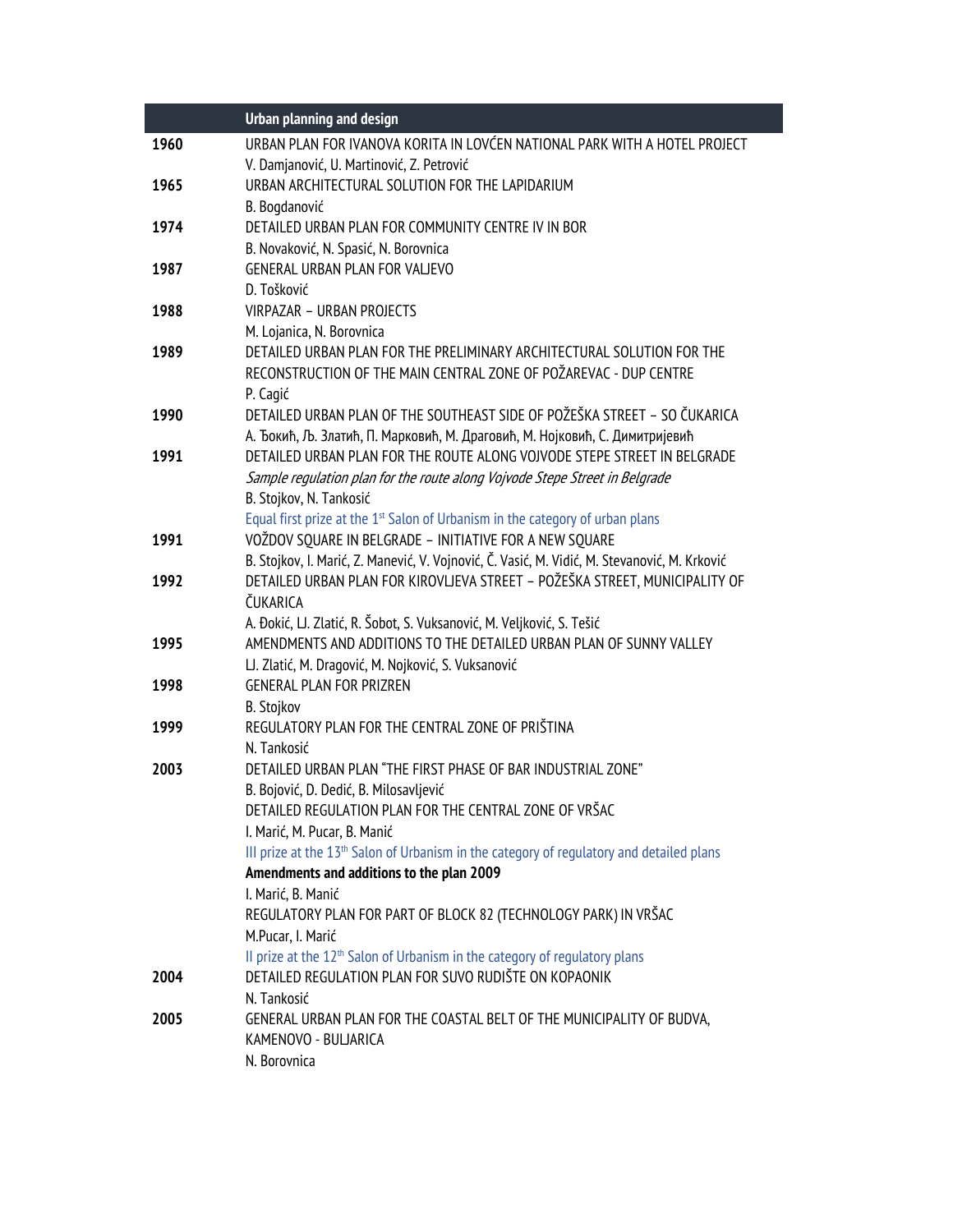|           | GENERAL PLAN FOR VRNJAČKA BANJA 2005-2021                                                                 |
|-----------|-----------------------------------------------------------------------------------------------------------|
|           | I. Marić, O. Bakić<br>II prize at the 14 <sup>th</sup> Salon of Urbanism in the category of general plans |
| 2005-2009 | URBAN PLANS FOR THE TRANSMISSION LINE NETWORK 2005-2009                                                   |
|           | Z. Mirjanić                                                                                               |
|           | General plans for the Niš-Macedonia transmission line corridor (2005-2007)                                |
|           | Detailed regulation plan for the transmission line Majdanpek - Mosna (2007)                               |
| 2006      | GENERAL REGULATION PLAN FOR THE AREA OF TPP KOLUBARA B - FIRST PHASE                                      |
|           | N. Spasić, G. Džunić                                                                                      |
| 2007      | GENERAL URBAN PLAN FOR THE COASTAL BELT OF THE MUNICIPALITY OF BUDVA, BEČIĆI                              |
|           | <b>SECTOR</b>                                                                                             |
|           | N. Borovnica, Z. Todorović, M. Vujošević, N. Krunić; in cooperation with AG INFOPLAN Budva                |
|           | <b>GENERAL URBAN PLAN FOR BAR 2020</b>                                                                    |
|           | B. Bojović, D. Dedić; in cooperation with JUGINUS and an expert team from Bar                             |
| 2008      | GENERAL REGULATION PLAN FOR THE SETTLEMENTS OF BAROŠEVAC, MEDOŠEVAC, ZEOKE                                |
|           | AND BUROVO                                                                                                |
|           | N. Spasić, G. Džunić, K. Petovar, V. Jokić, J. Đurđević, J. Živanović Miljković                           |
|           | URBAN PROJECT FOR THE KALENIĆ REGIONAL CENTRE FOR WASTE MANAGEMENT                                        |
|           | I. Marić. M. Nenković-Riznić, B. Manić                                                                    |
|           | GENERAL REGULATION PLAN FOR DIVČIBARE TOURIST CENTRE                                                      |
|           | N. Tankosić                                                                                               |
| 2009      | DETAILED REGULATION PLAN FOR THE BLOCK BETWEEN KNEZ MIHAILOVA, JAKŠIĆEVA,                                 |
|           | OBILIĆEV VENAC AND ZMAJ JOVINE STREETS IN BELGRADE                                                        |
|           | I. Marić, B. Manić                                                                                        |
|           | DETAILED REGULATION PLAN FOR EXPANSION OF THE NEW BEŽANIJA CEMETERY                                       |
|           | I. Marić, O. Bakić                                                                                        |
|           | DETAILED REGULATION PLAN FOR THE FIRST PHASE OF THE JABUČKO RAVNIŠTE TOURIST                              |
|           | RESORT ON STARA PLANINA MOUNTAIN<br>I. Marić, S. Milijić                                                  |
|           | Recognition at the 19th Salon of Urbanism in the category of detailed regulation plans 2010               |
|           | Amendments and additions to the plan 2011                                                                 |
|           | I. Marić, S. Milijić, O. Bakić, B. Manić                                                                  |
| 2009-2014 | URBAN PLANS FOR THE TRANSMISSION LINE NETWORK                                                             |
|           | Z. Mirjanić                                                                                               |
|           | Detailed regulation plan for the corridor of part of the 110 kV transmission line TS "Bor 2" - TS         |
|           | "Zaječar 2", on the territory of the city of Zaječar (2014)                                               |
|           | Detailed regulation plan of the 2x110 kV transmission line corridor between TS "Bor 2" and TS             |
|           | "Bor 1", section on the territory of the municipality of Bor (2014)                                       |
|           | Detailed regulation plan for construction of the 35 kV transmission line Balta Berilovac -                |
|           | Jabučko Ravnište (2014)                                                                                   |
|           | Detailed regulation plan for the 110 kV transmission line corridor between TS "Bor 2" and TS              |
|           | "Zaječar 2", section on the territory of the municipality of Bor (2015)                                   |
| 2011      | URBAN PROJECTS WITH PRELIMINARY ARCHITECTURAL SOLUTIONS FOR THE SPACE IN 8                                |
|           | LOCATIONS WITHIN THE FIRST PHASE OF THE JABUČKO RAVNIŠTE TOURIST RESORT ON                                |
|           | STARA PLANINA MOUNTAIN                                                                                    |
|           | I. Marić, B. Manić, A. Niković, O. Bakić, T. Bajić, B. Kovačević and I. Pavlović                          |
|           | I prize at the 20 <sup>th</sup> Salon of Urbanism in the category of urban projects and their             |
|           | implementation 2011                                                                                       |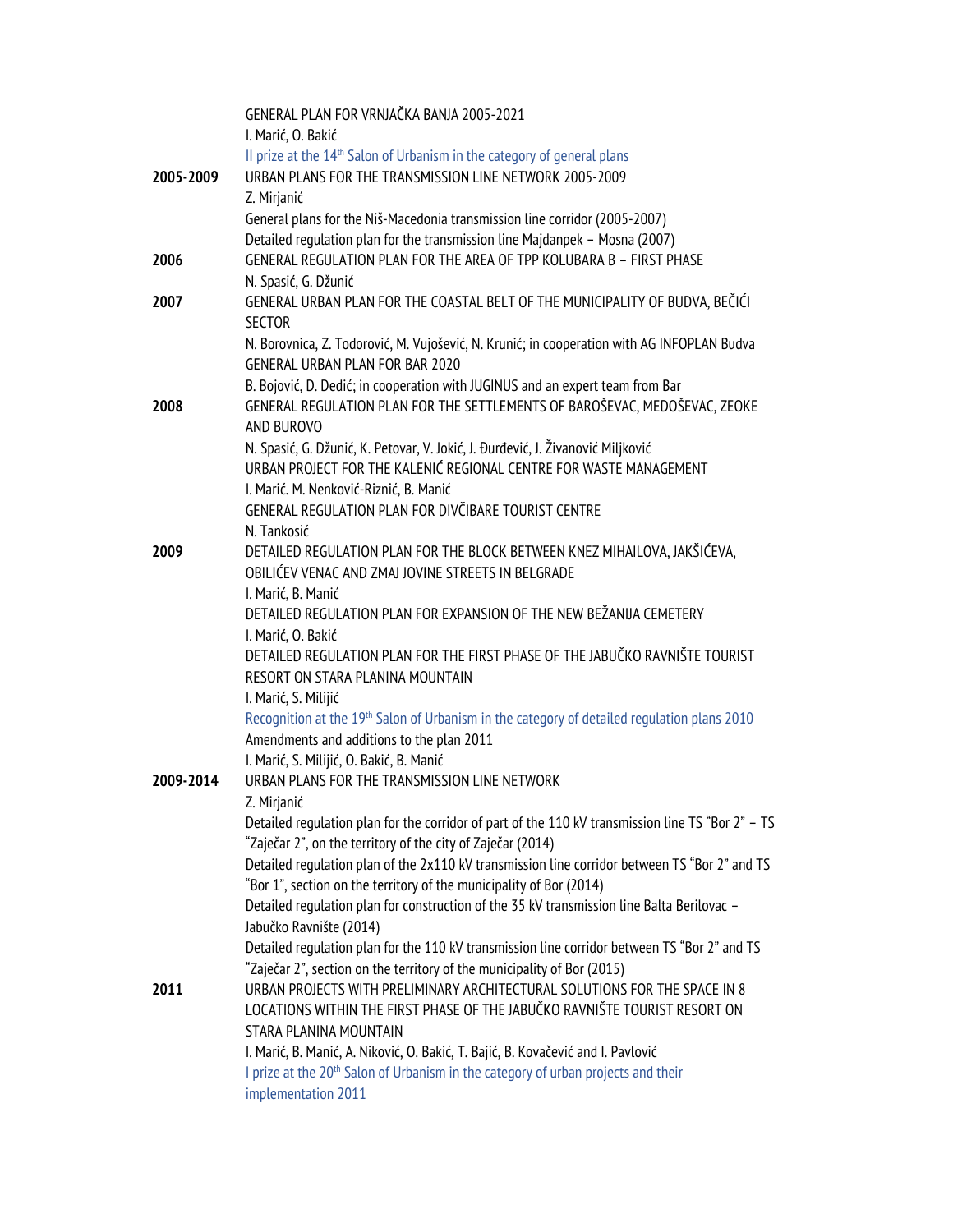|      | DETAILED REGULATION PLAN FOR PART OF BLOCK 23 (RASADNIK 2) IN BELA CRKVA                                                                     |
|------|----------------------------------------------------------------------------------------------------------------------------------------------|
|      | B. Manić, A. Niković, T. Crnčević                                                                                                            |
| 2012 | PRELIMINARY URBAN AND ARCHITECTURAL STUDY ON THE CONVERSION OF THE BARRACKS                                                                  |
|      | COMPLEX IN BELA CRKVA                                                                                                                        |
|      | I. Marić, B. Manić, A. Niković, B. Kovačević, T. Bajić, V. Stevanović and N. Stevanović                                                      |
|      | II prize at the 21 <sup>st</sup> Salon of Urbanism in the category of research and studies in the field of                                   |
|      | urbanism 2012                                                                                                                                |
| 2013 | DETAILED REGULATION PLAN FOR MURGAŠ - THE NEW SETTLEMENT IN THE MUNICIPALITY                                                                 |
|      | OF UB                                                                                                                                        |
|      | I. Marić, T. Bajić                                                                                                                           |
| 2014 | DETAILED REGULATION PLAN FOR SUVO RUDIŠTE ON KOPAONIK                                                                                        |
|      | I. Marić, B. Manić; in cooperation with Niš Institute for Urbanism PLC                                                                       |
|      | GENERAL REGULATION PLAN FOR PART OF THE RESIDENTIAL AREA OF BRANKOVINA                                                                       |
|      | M. Pucar, B. Kovačević, S. Simonović                                                                                                         |
| 2015 | AMENDMENTS AND ADDITIONS TO THE GENERAL REGULATION PLAN FOR DIVČIBARE                                                                        |
|      | <b>TOURIST CENTRE</b>                                                                                                                        |
|      | I. Marić, O. Bakić, B. Manić                                                                                                                 |
|      | Recognition at the 24 <sup>th</sup> Salon of Urbanism in the category of general regulation plans                                            |
|      | <b>Amendments 2019</b>                                                                                                                       |
|      | I. Marić                                                                                                                                     |
|      | DETAILED REGULATION PLAN FOR BLOCK 27 IN BELA CRKVA                                                                                          |
|      | B. Manić, A. Niković, I. Marić                                                                                                               |
|      | <b>GENERAL URBAN PLAN FOR BOR</b>                                                                                                            |
|      | N. Spasić, S. Zeković, D. Dabić, M. Nenković-Riznić, V. Depolo, V. Jokić                                                                     |
|      | Recognition at the 27 <sup>th</sup> Salon of Urbanism in the category of general urban plans and general                                     |
|      | regulation plans                                                                                                                             |
| 2016 | GENERAL REGULATION PLAN FOR THE GOLEMA REKA TOURIST CENTRE WITH THE MIRICA                                                                   |
|      | AND KOZARNICA TOURIST SPOTS AND THE GOLEMA REKA SECTOR FOR ALPINE SKIING, IN                                                                 |
|      | THE MUNICIPALITY OF KNJAŽEVAC                                                                                                                |
|      | И. Марић, Б. Манић, С. Милијић                                                                                                               |
| 2017 | II награда 22. Салона урбанизма у категорији планови генералне регулације делова насеља<br>GENERAL REGULATION PLAN FOR THE STOL TOURIST AREA |
|      | B. Manić, D. Dabić, O. Bakić, T. Crnčević                                                                                                    |
|      |                                                                                                                                              |
|      | GENERAL REGULATION PLAN FOR THE CRNI VRH TOURIST COMPLEX                                                                                     |
|      | B. Manić, D. Dabić, O. Bakić, T. Crnčević                                                                                                    |
|      | DETAILED REGULATION PLAN FOR BOR CEMETERY                                                                                                    |
|      | B. Manić, A. Niković, T. Crnčević<br>DETAILED REGULATION PLAN FOR BOR AND BRESTOVAC CEMETERY                                                 |
|      | B. Manić, A. Niković, T. Crnčević                                                                                                            |
|      | DETAILED REGULATION PLAN FOR THE SECONDARY TOURIST CENTRE GOČMANCI - IN THE                                                                  |
|      | PROTECTION ZONE OF THE KOPAONIK NATIONAL PARK - WITH THE STARTING POINT OF                                                                   |
|      | THE GONDOLA LIFT                                                                                                                             |
|      | B. Manić, I. Marić                                                                                                                           |
|      | II prize at the 26 <sup>th</sup> Salon of Urbanism in the category of detailed regulation plans                                              |
|      | DETAILED REGULATION PLAN FOR PART OF THE COMMERCIAL ZONE ALONG THE BELGRADE                                                                  |
|      | - PANČEVO ROAD                                                                                                                               |
|      | I. Marić, A. Niković                                                                                                                         |
|      |                                                                                                                                              |